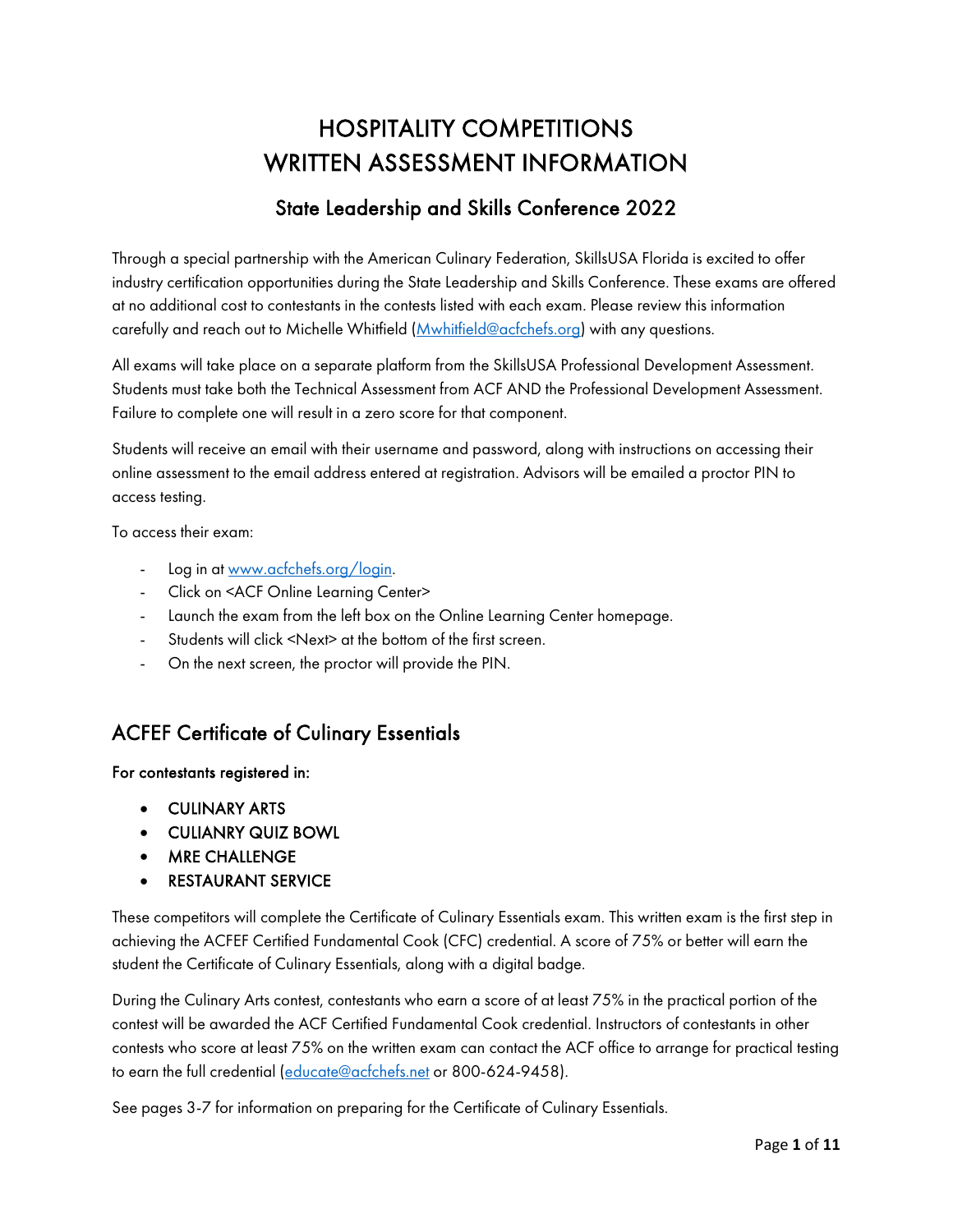## ACFEF Certificate of Baking/Pastry Essentials

#### For contestants registered in:

- COMMERCIAL BAKING
- WEDDING CAKE DESIGN

These competitors will complete the Certificate of Baking/Pastry Essentials Exam. The written exam is the first step in achieving the ACF Certified Fundamental Pastry Cook (CFPC) credential. A score of 75% or better on the written exam will earn the student the Certificate of Baking/Pastry Essentials, along with a digital badge.

During the Commercial Baking contest, contestants who earn a score of at least 75% in the practical portion of the contest will be awarded the ACF Certified Fundamental Cook credential. Instructors of contestants in other contests who score at least 75% on the written exam can contact the ACF office to arrange for practical testing to earn the full credential [\(educate@acfchefs.net](mailto:educate@acfchefs.net) or 800-624-9458).

See pages 8-11 for information on preparing for the Certificate of Baking/Pastry Essentials.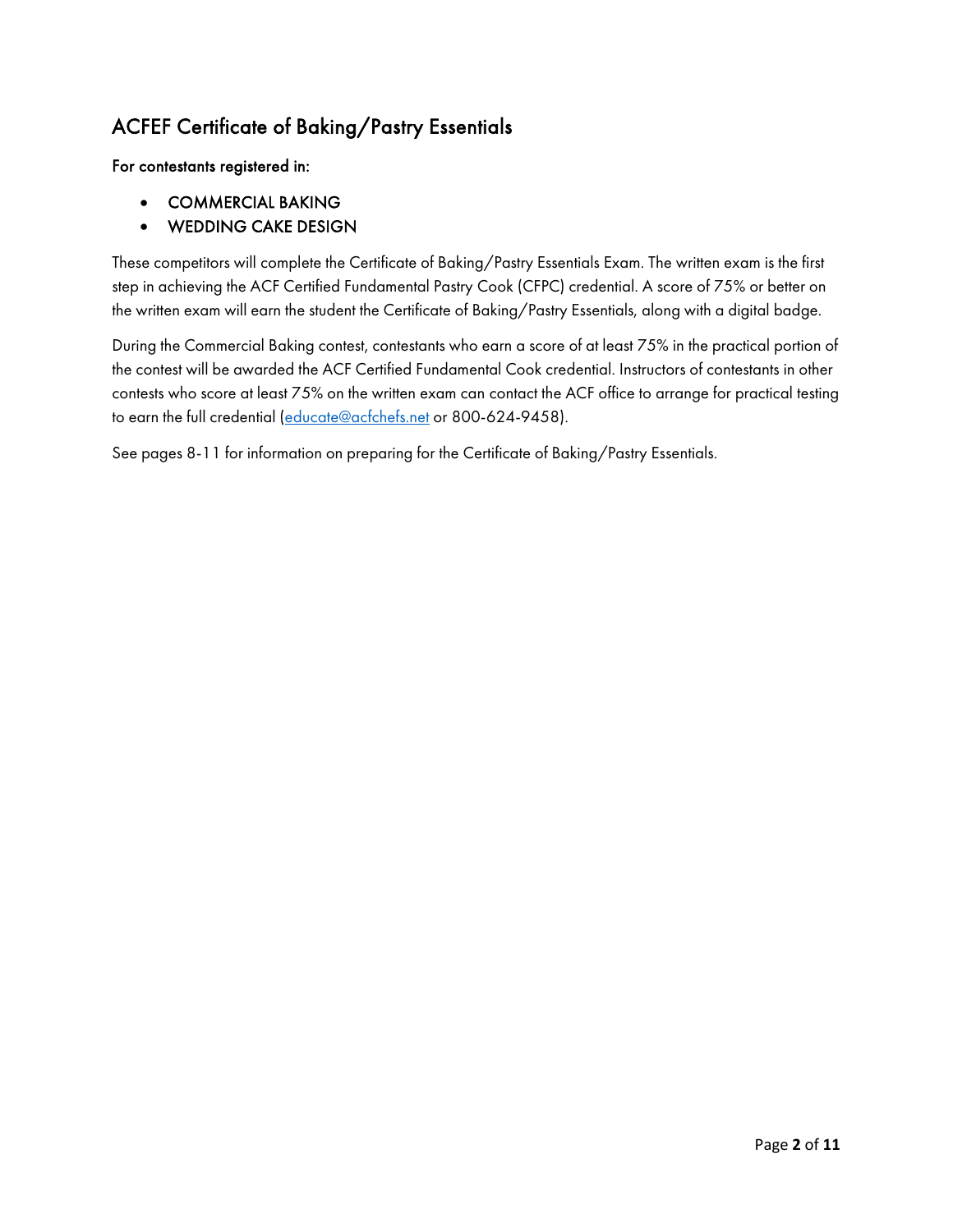## Certificate of Culinary Essentials

### EXAM OUTLINE

The exam is designed to assess the knowledge of the applicant in alignment with the ACF Certified Fundamental Cook® (CFC®) certification. Written by industry recognized subject matter experts, the content of the exam covers safety and sanitation, culinary nutrition, food service industry and food preparation concepts.

The exam consists of 100 questions, with approximately 50 questions in culinary fundamentals, 35 questions in food safety and sanitation, 15 questions in foodservice concepts and 15 questions in culinary nutrition, to be completed within 120 minutes.

Applicant must pass the exam with 75 percent to earn the Certificate of Culinary Essentials. For competition purposes, the actual score achieved will be recorded on the contestant's scorecard, even if a score of 75% is not achieved.

#### PROCTOR REQUIREMENTS

Proctor must be a "disinterested third party" with no direct family relationship to the applicant.

#### Duties:

- Confirm the applicant's identity by using a photo identification such as a driver's license
- Ensure the applicant does not receive any outside assistance while taking the exam. This includes course materials, help from other persons, prepared notes, and access to other websites. Cell phones must be checked and turned completely off. The student may use a non-programmable calculator.
- Remain in the presence of the applicant from the time the applicant starts the exam to the time he or she finishes, or until the end of the maximum time allowed for the test, whichever comes first.

#### RECOMMENDED REFERENCE MATERIALS

- Culinary Review Quiz, ACF Online Learning Center, www.acfchefs.org/LEARN
- Culinary Nutrition, 30 hour, ACF Online Learning Center, www.acfchefs.org/LEARN
- Safety and Sanitation, 30 hour, ACF Online Learning Center, www.acfchefs.org/LEARN
- Introduction to Foodservice, 30 hour, ACF Online Learning Center, www.acfchefs.org/LEARN
- ACF 300 Hour Training Program, www.acfchefs.org/LEARN
- Nutrition for Foodservice and Culinary Professionals, 9th edition, Drummond, B. and Brefere, L., John, published by Wiley & Sons, Inc.
- ServSafe Coursebook, 7th edition, National Restaurant Association, published by Prentice Hall.
- On Food & Cooking, Revised Updated Edition, 2004, McGee, H., published by Scribner

#### REQUIRED COMPETENCIES

#### Sanitation and Safety

- Identify major contaminants related to foodborne illness.
- Describe microorganisms including requirements for growth and prevention methods.
- Demonstrate acceptable procedures when preparing potentially hazardous foods to include time/temperature principles.
- Demonstrate good personal hygiene and health habits to include handwashing.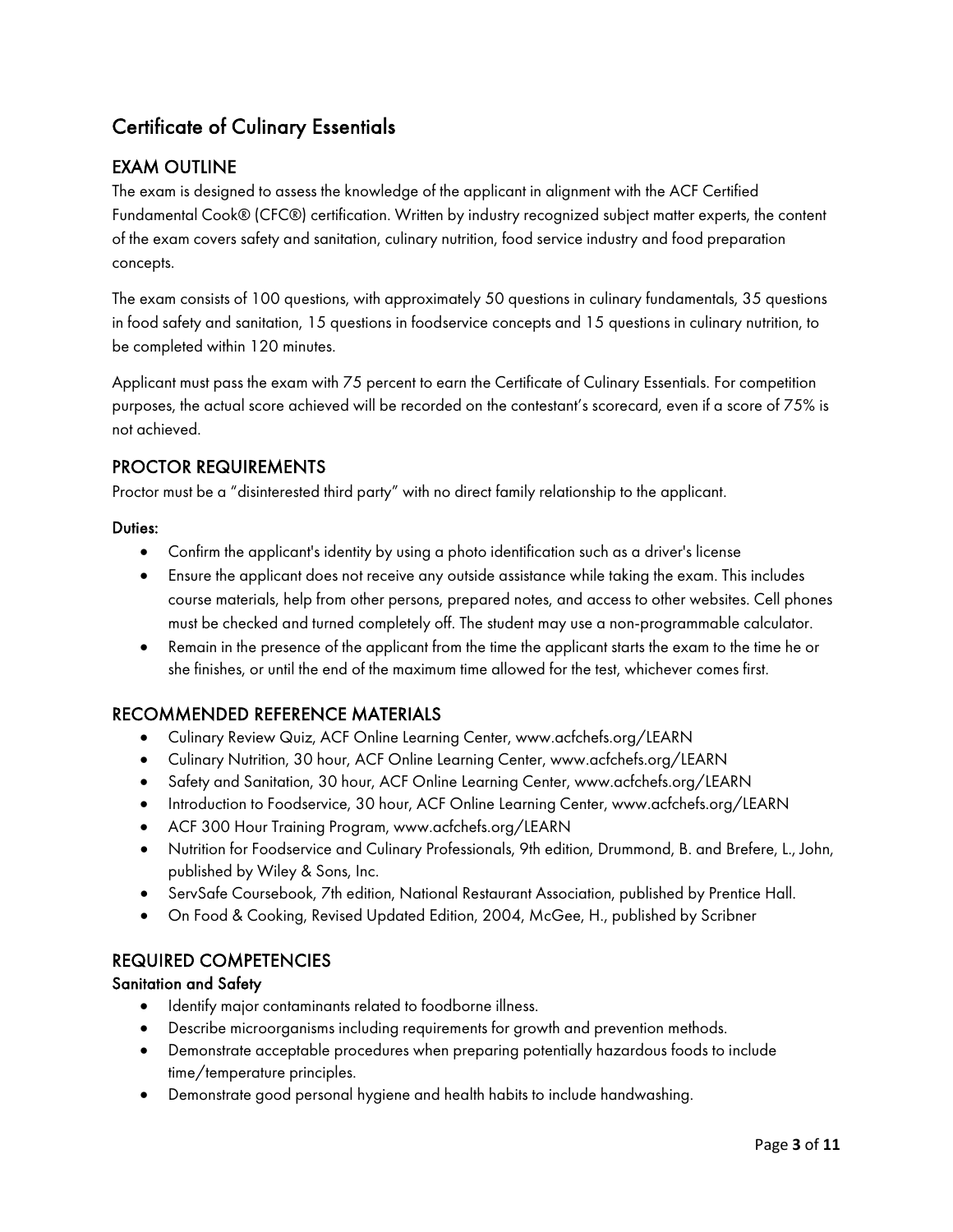- Understand the requirements for proper receiving and storage of both raw and prepared foods.
- Identify the Hazard Analysis Critical Control Point (HAACP) during all food handling processes as a method for minimizing the risk of foodborne illness.
- Review Material Safety Data Sheets (MSDS) and explain their requirements in handling
- hazardous materials.
- Demonstrate appropriate emergency policies for kitchen and dining room injuries.
- Discuss appropriate measures for insects, rodents and pest control eradication.
- Describe appropriate types and use of fire extinguishers used in the foodservice area.
- Review and apply the laws and rules of the regulatory agencies governing sanitation and safety
- in a foodservice operation.

#### **Nutrition**

- Identify and discuss dietary guidelines and recommended dietary allowances based on current
- USDA Food Guideline principles and food groups.
- Describe primary characteristics, functions and major food sources of major nutrients.
- List the primary characteristics, functions and sources of vitamins, water and minerals.
- Interpret food labels in terms of the portion size, ingredients and nutritional value.
- Identify common food allergies and determine appropriate substitutions. (i.e. gluten, sugar, lactose free)
- Evaluate and analyze recipes and menus using dietary guideline recommendations, food guides and food labels.
- Discuss contemporary nutritional issues to include specialty diets, dietary trends, and religious dietary laws (i.e. vegetarianism, heart-healthy menus, food allergies, alternative dieting, vegetarian, etc.)
- Discuss and demonstrate cooking techniques that apply sound nutritional principles and current industry trends.

#### Introduction to Food Service

- Define the philosophy of the hospitality industry and its role in providing customer service.
- Trace the growth and development of the hospitality and tourism industry from its birth to its present day. Include names of restauranteurs, chefs, and hospitality entrepreneurs that helped to shape the industry in the past and present day.
- Discuss and evaluate the importance of professional ethics as it applies to the foodservice industry.
- Outline the organization, structure and functional areas in various hospitality organizations as they pertain to the functions of menu planning, purchasing, food production and service, food and beverage controls, management, etc.
- Identify and describe professional organizations associated with the hospitality and foodservice profession, and discuss these organizations role in preparing and advancing ones career in the industry.
- Discuss industry trends as they relate to the various segments of the foodservice and hospitality industry.

#### Basic Food Preparation

- Discuss proper kitchen safety including knife care.
- Discuss how to maximize food freshness, quality, safety and sanitation when serving hot foods and cold foods.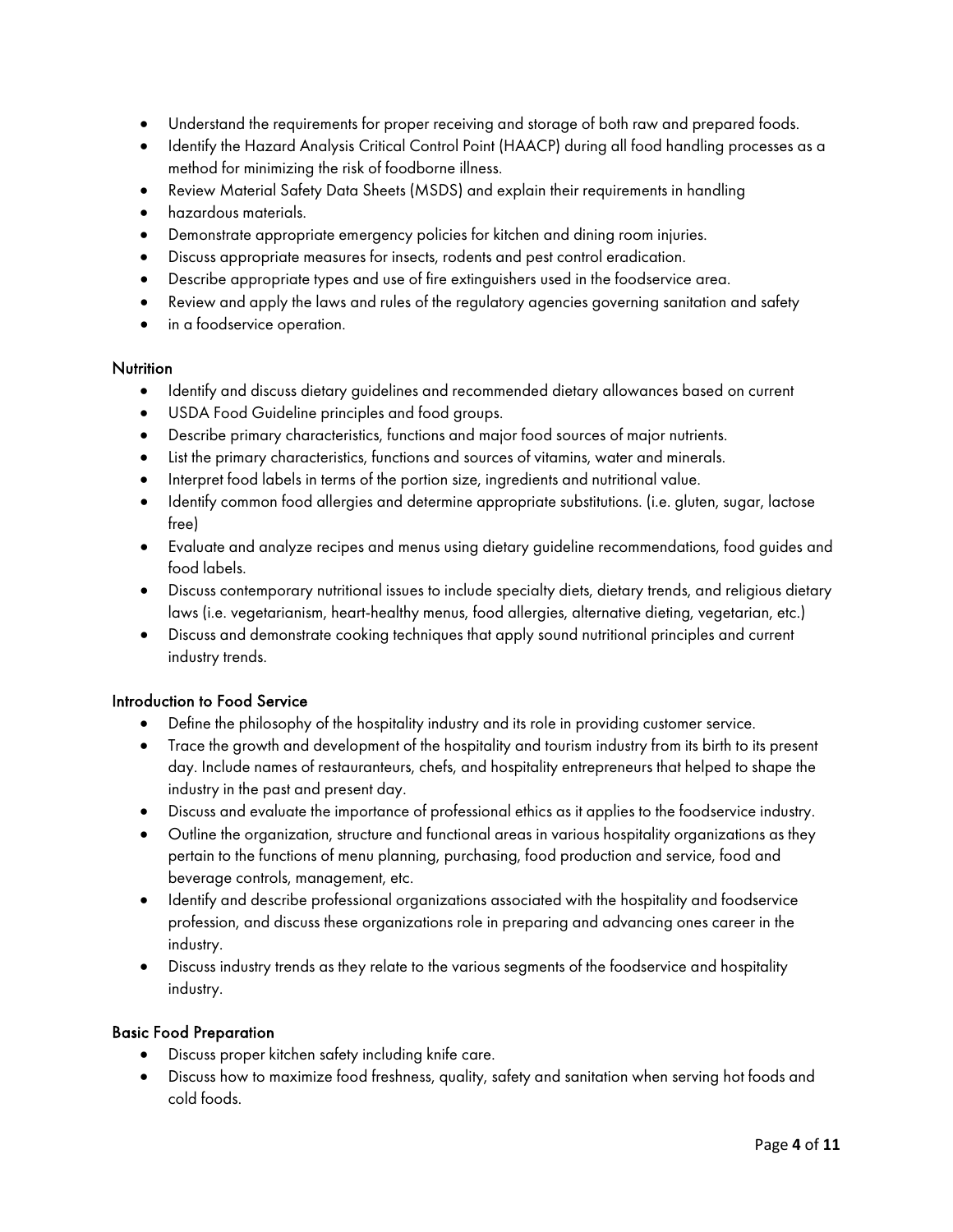- Discuss the principles of heat transfer as they relate to cooking methods including roasting and baking, broiling, smiling, grilling, griddling, sautéing, frying, deep-frying, braising and stewing, poaching and steaming.
- Discuss recipe conversions.
- Explain the factors that affect taste, how we perceive those tastes and what we can do to optimize a combination of seasonings and flavors when preparing and cooking food.
- Evaluating the differences in methods to develop flavor through preparation.
- Define the process for making classical stocks, soups, mother and compound sauces.
- Evaluate and analyze a variety of proteins, vegetables, legumes, grains and starches using moist, dry and combination cooking method.

#### SAMPLE QUESTIONS

- 1. When are strong impressions made in an interaction between a customer and a guest?
	- a. First five seconds
	- b. Halfway into the conversation
	- c. In a follow-up interaction
	- d. After the conversion
- 2. Who delivers the food from the kitchen to the guests according to the seat designation on the order?
	- a. Servers
	- b. Runners
	- c. Bussers
	- d. Dining room manager
- 3. What term describes the local and state regulations on serving alcohol?
	- a. Liquor shop laws
	- b. Moonshine laws
	- c. Dram shop laws
	- d. Spirit laws
- 4. Intact whole grains, such as farro, are even better than foods made with whole grain flours, such as whole wheat bread, because they have:
	- a. Less fiber
	- b. Lower glycemic index
	- c. Fewer minerals
	- d. None of the above
- 5. Which of the following is not considered a nutrient?
	- a. Water
	- b. Lipids
	- c. Minerals
	- d. Fruit
- 6. What major allergen do miso, natto, shoyu and tempeh contain?
	- a. Soy
	- b. Milk
	- c. Wheat
	- d. Peanuts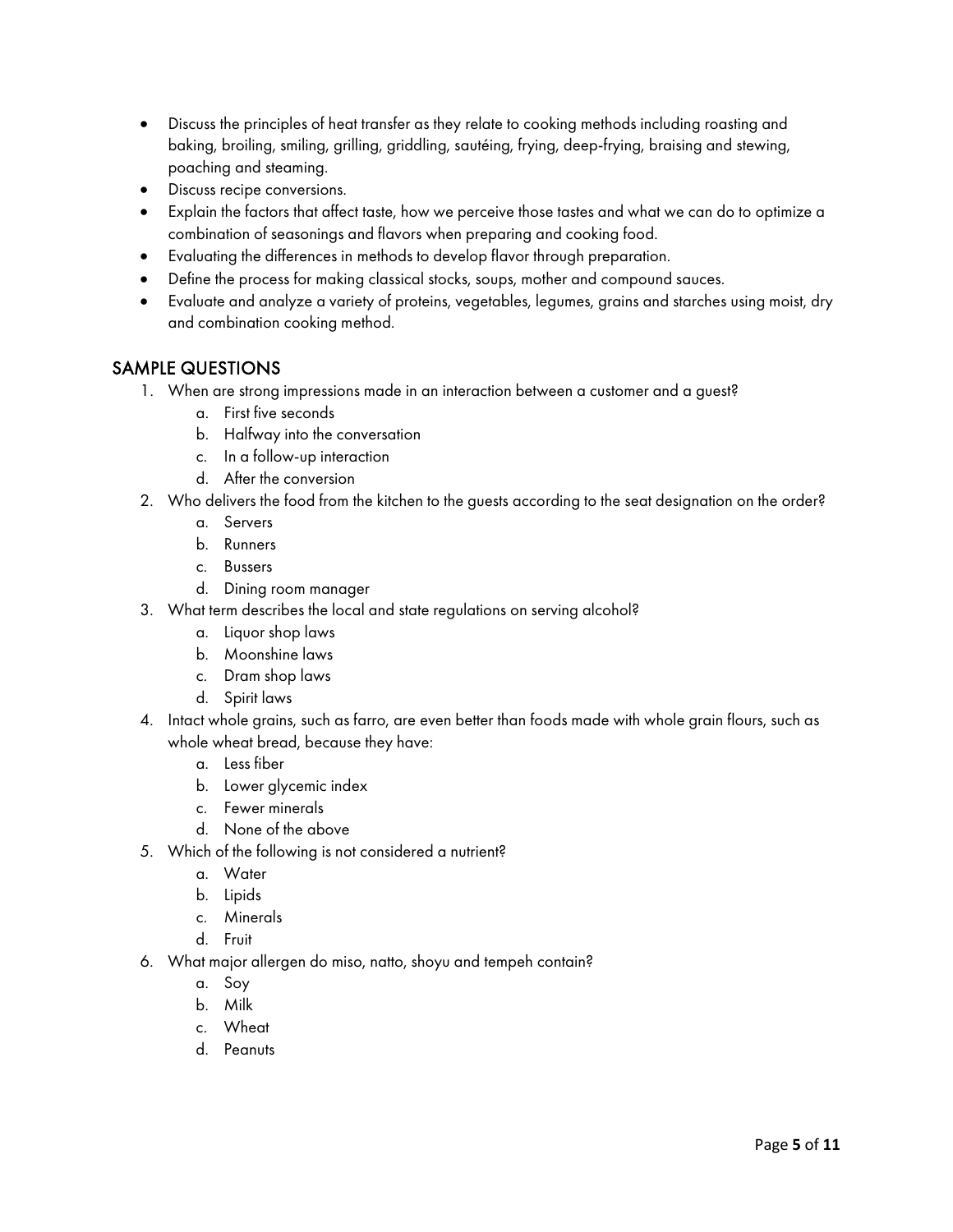- 7. Which food service areas must be sanitized?
	- a. All those that come in direct contact with food
	- b. All walls, floors and ceilings
	- c. All paper and chemical storerooms
	- d. All receiving areas
- 8. What is the process called when you adjust the temperature reading of a thermometer based on a known standard?
	- a. Hydrogenation
	- b. Calibration
	- c. Spectra-analysis
	- d. Thermal assurance
- 9. In pan-frying, or shallow frying, how much fat or oil should be used in the pan in comparison to the size of the foods to be cooked?
	- a. Just enough to coat the bottom of the pan
	- b. One cup measure
	- c.  $1 / 2$  to  $2 / 3$  as deep as the product being cooked
	- d. Enough to completely cover the product
- 10. Cooking a food by radiant heat from above is known as what?
	- a. Boiling
	- b. Broiling
	- c. Braising
	- d. Roasting
- 11. What harmful by-product does the hydrogenation and excessive heating of fats produce?
	- a. Antioxidants
	- b. Free radicals
	- c. Trans fat
	- d. Cholesterol
- 12. How often should tools and equipment be cleaned?
	- a. Every two hours
	- b. Every four hours
	- c. Every six hours
	- d. Every eight hours
- 13. For what reasons are stock pots tall with straight circular sides?
	- a. For better heat transfer and quicker reduction
	- b. For the preservation of aromas and to increase the density of the stock
	- c. To make it easy to remove fat and strain bones
	- d. For natural convection to help clarify the stock and slow the evaporation process
- 14. Which soup is crystal clear with no traces of fat?
	- a. Consommé
	- b. Chowder
	- c. Broth
	- d. Stock based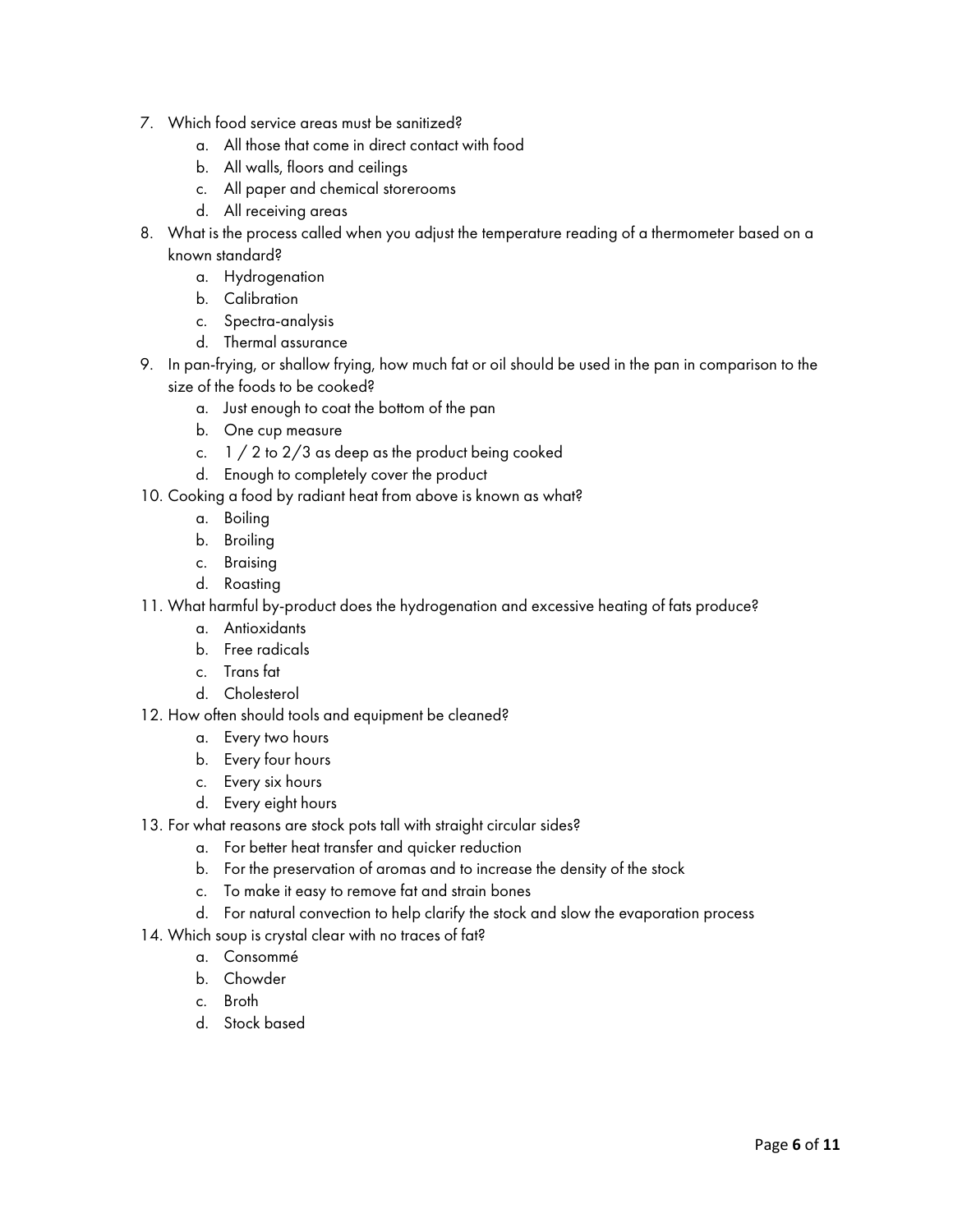## ANSWER KEY

- 1. A
- 2. B
- 3. C
- 4. B
- 5. D
- 6. A
- 7. A
- 8. B
- 9. C
- 10. B
- 11. C
- 12. B
- 13. D
- 14. A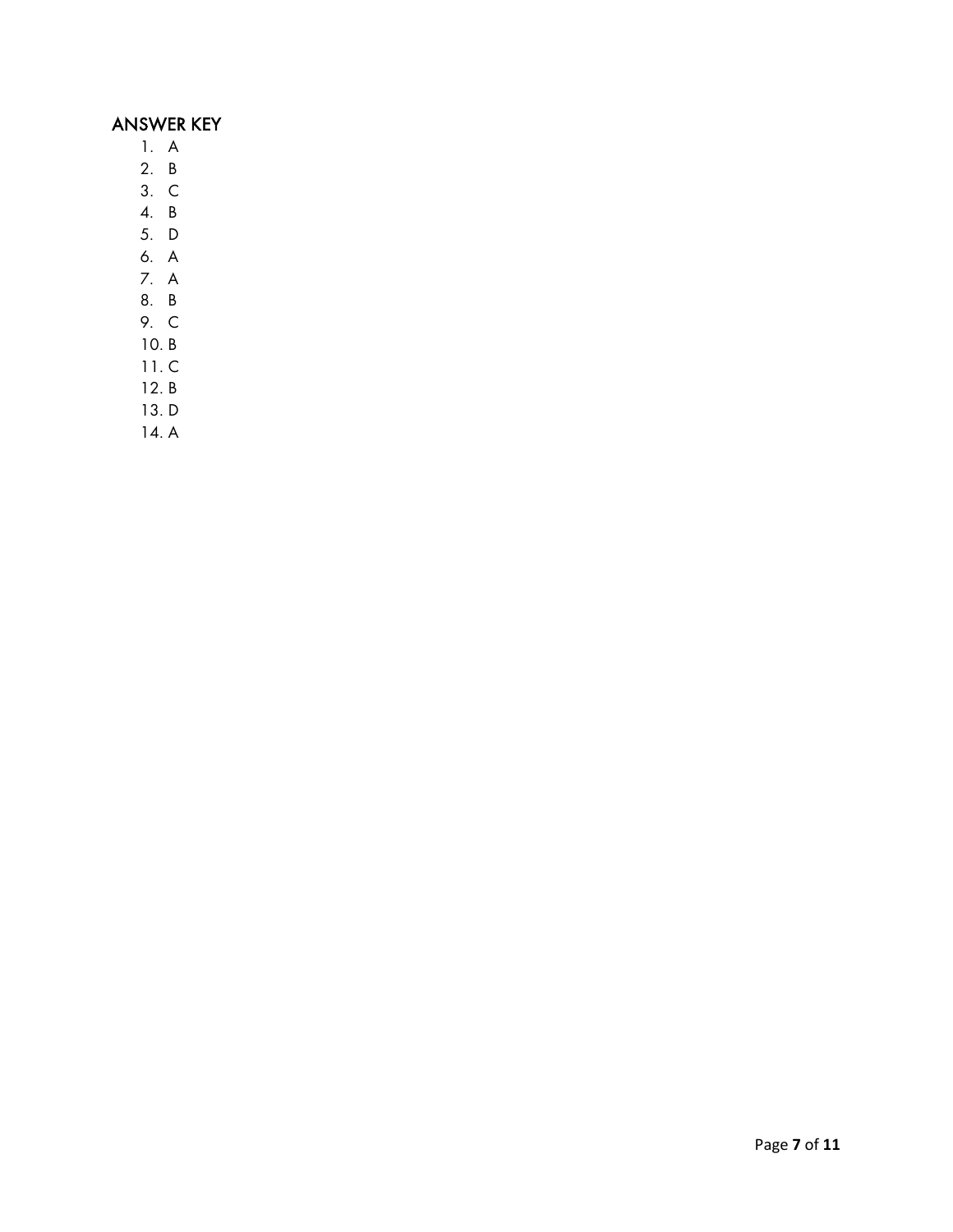## Certificate of Baking/Pastry Essentials

### EXAM OUTLINE

The exam is designed to assess the knowledge of the applicant in alignment with the ACF Certified Fundamental Pastry Cook® (CFPC®) certification. Written by industry recognized subject matter experts, the content of the exam covers safety and sanitation, culinary nutrition, food service industry and food preparation concepts.

The exam consists of 100 questions, with approximately 50 questions in baking/pastry fundamentals, 35 questions in safety and sanitation, 15 questions in foodservice concepts and 15 questions in culinary nutrition, to be completed within 120 minutes. Use of calculator is permitted.

Applicant must pass the exam with 75 percent to earn the Certificate of Pastry Essentials. For competition purposes, the actual score achieved will be recorded on the contestant's scorecard, even if a score of 75% is not achieved.

#### PROCTOR REQUIREMENTS

Proctor must be a "disinterested third party" with no direct family relationship to the applicant.

#### Duties:

- Confirm the applicant's identity by using a photo identification such as a driver's license
- Ensure the applicant does not receive any outside assistance while taking the exam. This includes course materials, help from other persons, prepared notes, and access to other websites. Cell phones must be checked and turned completely off. The student may use a non-programmable calculator.
- Remain in the presence of the applicant from the time the applicant starts the exam to the time he or she finishes, or until the end of the maximum time allowed for the test, whichever comes first.

#### RECOMMENDED REFERENCE MATERIALS

- Culinary Review Quiz, ACF Online Learning Center, www.acfchefs.org/LEARN
- Culinary Nutrition, 30 hour, ACF Online Learning Center, www.acfchefs.org/LEARN
- Safety and Sanitation, 30 hour, ACF Online Learning Center, www.acfchefs.org/LEARN
- Introduction to Foodservice, 30 hour, ACF Online Learning Center, www.acfchefs.org/LEARN
- ACF 300 Hour Training Program, www.acfchefs.org/LEARN
- Nutrition for Foodservice and Culinary Professionals, 9th edition, Drummond, B. and Brefere, L., John, published by Wiley & Sons, Inc.
- ServSafe Coursebook, 7th edition, National Restaurant Association, published by Prentice Hall.
- On Baking, 4th Edition, 2020, Labensky, Martel, Van Damme, published by Pearson.

#### REQUIRED COMPETENCIES

#### Sanitation and Safety

- Identify major contaminants related to foodborne illness.
- Describe microorganisms including requirements for growth and prevention methods.
- Demonstrate acceptable procedures when preparing potentially hazardous foods to include time/temperature principles.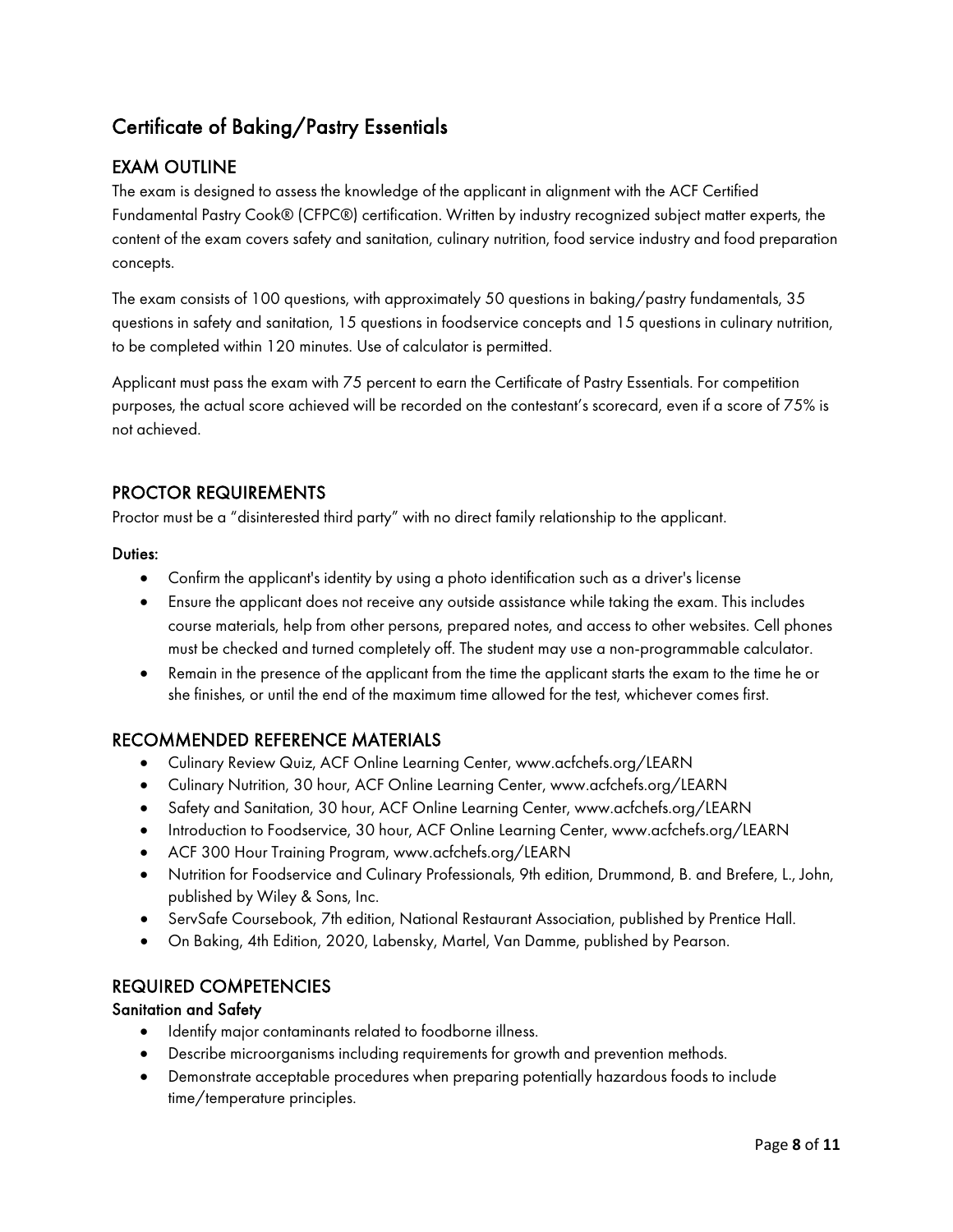- Demonstrate good personal hygiene and health habits to include handwashing.
- Understand the requirements for proper receiving and storage of both raw and prepared foods.
- Identify the Hazard Analysis Critical Control Point (HAACP) during all food handling processes as a method for minimizing the risk of foodborne illness.
- Review Material Safety Data Sheets (MSDS) and explain their requirements in handling hazardous materials.
- Demonstrate appropriate emergency policies for kitchen and dining room injuries.
- Discuss appropriate measures for insects, rodents and pest control eradication.
- Describe appropriate types and use of fire extinguishers used in the foodservice area.
- Review and apply the laws and rules of the regulatory agencies governing sanitation and safety in a foodservice operation.

#### **Nutrition**

- Identify and discuss dietary guidelines and recommended dietary allowances based on current USDA Food Guideline principles and food groups.
- Describe primary characteristics, functions and major food sources of major nutrients.
- List the primary characteristics, functions and sources of vitamins, water and minerals.
- Interpret food labels in terms of the portion size, ingredients and nutritional value.
- Identify common food allergies and determine appropriate substitutions. (i.e. gluten, sugar, lactose free)
- Evaluate and analyze recipes and menus using dietary guideline recommendations, food guides and food labels.
- Discuss contemporary nutritional issues to include specialty diets, dietary trends, and religious dietary laws (i.e. vegetarianism, heart-healthy menus, food allergies, alternative dieting, vegetarian, etc.)
- Discuss and demonstrate cooking techniques that apply sound nutritional principles and current industry trends.

#### Introduction to Food Service

- Define the philosophy of the hospitality industry and its role in providing customer service.
- Trace the growth and development of the hospitality and tourism industry from its birth to its present day. Include names of restauranteurs, chefs, and hospitality entrepreneurs that helped to shape the industry in the past and present day.
- Discuss and evaluate the importance of professional ethics as it applies to the foodservice industry.
- Outline the organization, structure and functional areas in various hospitality organizations as they pertain to the functions of menu planning, purchasing, food production and service, food and beverage controls, management, etc.
- Identify and describe professional organizations associated with the hospitality and foodservice profession, and discuss these organizations role in preparing and advancing ones career in the industry.
- Discuss industry trends as they relate to the various segments of the foodservice and hospitality industry.

#### Basic Food Preparation

• Discuss proper kitchen safety including knife care and usage.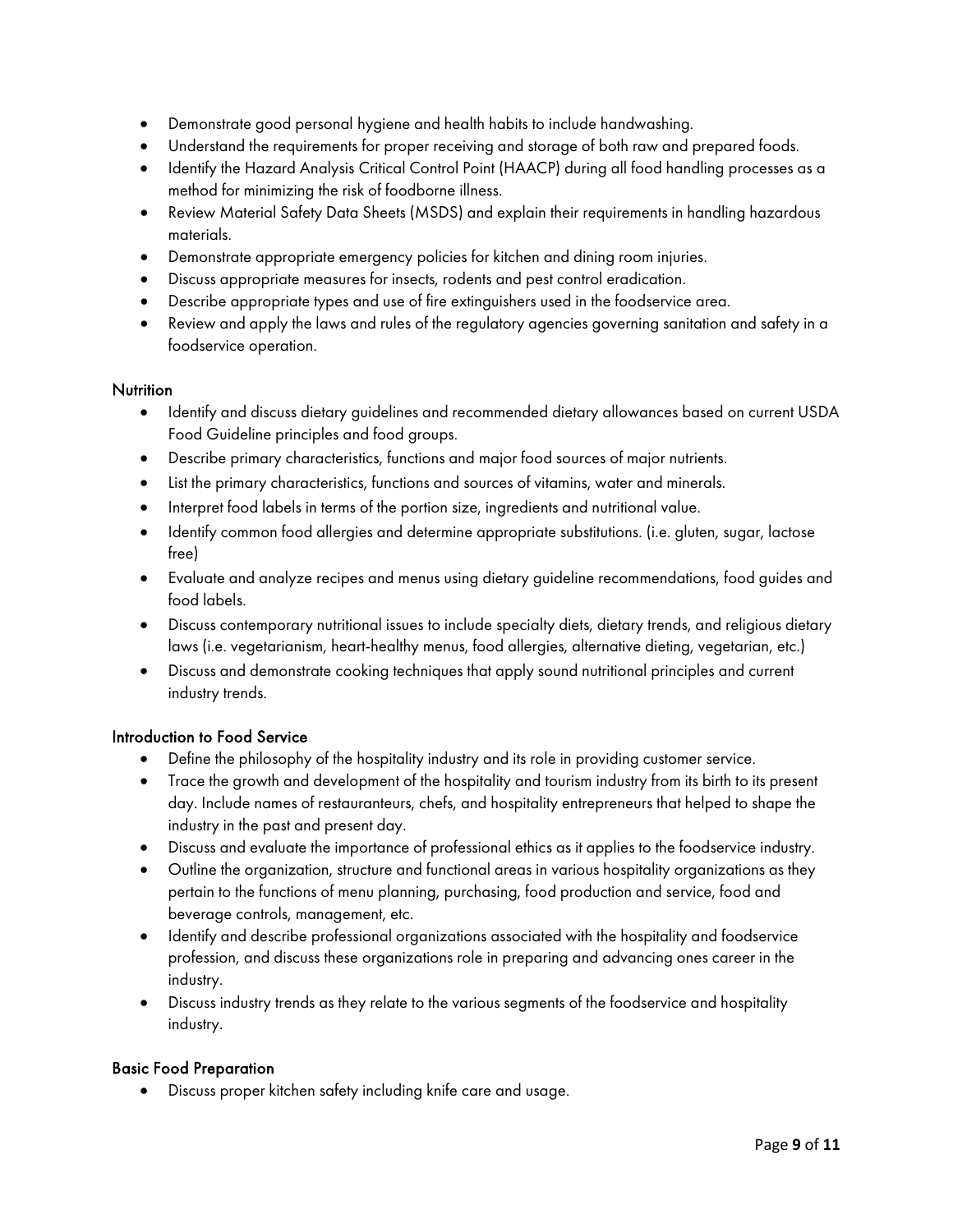- Identify tools and equipment used in a bakeshop.
- Discuss the types of sugars and the effect of caramelization and crystallization.
- Discuss recipe conversions.
- Identify the baking properties of fats and oils in baked goods.
- Describe the cooking principles for creams and custards.
- Describe the mixing, rolling, dropping and piping methods of cookie variations.
- Discuss the technique of chemically leavened and yeast leavened products.
- Describe how to purchase, store and use chocolate.
- Define the various types of pies and tarts and the explain the process of making different types of pie crusts to include mixing methods.
- Describe the variety of cake types and the mixing methods used to produce them.

#### SAMPLE QUESTIONS

- 1. Whole-wheat flour contains which of these three parts of the wheat kernel?
	- a. Gluten, pectin, and starch
	- b. Bran, endosperm and germ
	- c. germ, seed, and gluten
	- d. starch, protein, and baking powder
- 2. What is the main ingredient in Meringue?
	- a. yolks
	- b. cream
	- c. gelatin
	- d. egg whites
- 3. How many cups are in a pint?
	- a. 2
	- b. 4
	- c. 6
	- d. 8
- 4. What gives brown sugar its color and flavor?
	- a. food coloring
	- b. molasses
	- c. honey
	- d. vanilla extract
- 5. Which of the following pastry to product combinations is correct?
	- a. puff pastry eclairs
	- b. puff pastry phyllo
	- c. choux paste cream puffs
	- d. croissant dough crackers
- 6. A rotating elevated plate used to facilitate the frosting process is a \_\_\_\_\_\_\_\_\_.
	- a. acetate
	- b. turntable
	- c. bundt pan
	- d. offset spatula